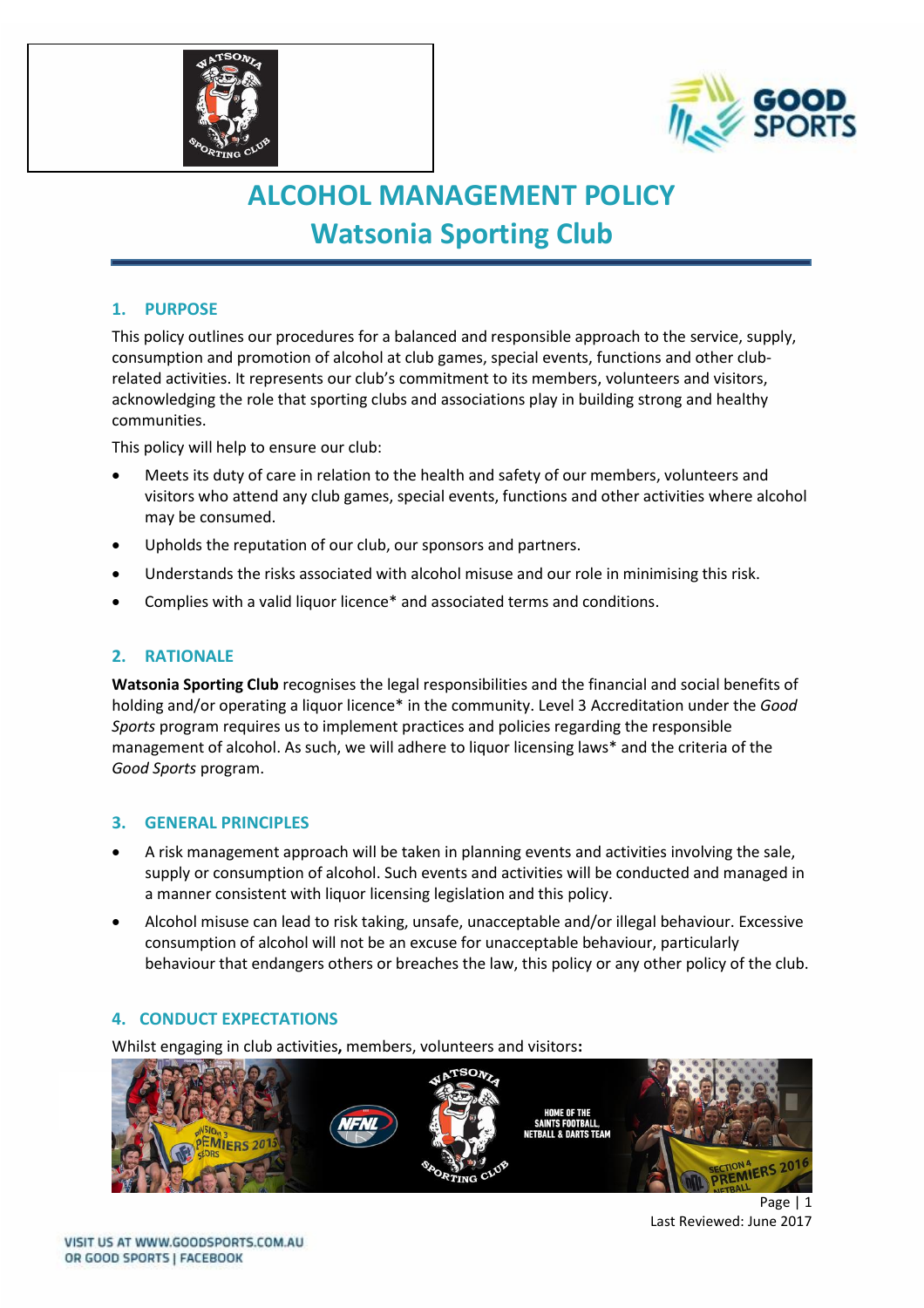



- Will accept responsibility for their own behaviour, take a responsible approach and use good judgment when alcohol is available.
- Will encourage and assist others to use good judgment when alcohol is available.
- Will not compete, train, coach or officiate if affected by alcohol.
- Will not provide, encourage or allow people aged under 18 years to consume alcohol.
- Will not participate, pressure anyone or encourage excessive or rapid consumption of alcohol (including drinking competitions).
- Will not provide alcohol only as an award to a player or official for any reason.
- Will not post images on social media of themselves or others drinking alcohol irresponsibly at club-related activities.

# **5. ALCOHOL MANAGEMENT**

Our club will ensure that:

- A current and appropriate liquor licence\* is maintained.
- The club's liquor licence\* is displayed as near as practical to the entrance of the clubroom or beside the bar/canteen (as required by relevant state law).
- All mandatorily required liquor licence\* signage will be displayed in each area covered by the club's licence\*
- The names of Responsible Service of Alcohol (RSA) trained personnel will be displayed near the bar.
- Servers of alcohol will not consume alcohol when on duty.
- Information posters about '[Standard Drink measures](file://///ADF-FILE/adf/Community%20Programs/Good%20Sports/MARKETING/Merchandise/Designs/2015/Double%20sided%20accreditation%20poster/ADF112%20Standard%20Drinks%20Poster%20A4%20ART-2_FINAL.pdf)' will be displayed prominently near where alcohol is served.
- An Incident Register will be maintained (at the bar/canteen) and any alcohol-related incidence will be recorded on the register.
- [Substantial food](file:///G:/Community%20Programs/Good%20Sports/Program%20Development%20Team%20-%20Good%20Sports/3.%20Program%20Resource%20Development/Resource%20Review%202016-2017/1.%20National%20Resources/Resource%205%20-%20Substantial%20Food%20Info%20Sheet/gs-substantial-food-information-sheet-20170130-v0.3.docx) (requiring preparation and/or heating) will be available when alcohol is available for more than 90 minutes and more than 15 people are present. Healthy food options will be provided, where possible.
- Alcohol is not advertised, promoted, served or consumed at junior games, events, functions or activities.

# **5.1 Service of Alcohol**

Alcohol will be served according to the club's liquor licence\* with the safety and well-being of members and visitors the priority. Our club will ensure:

• Only RSA trained bar servers with current qualifications will serve alcohol.



Page | 2 Last Reviewed: June 2017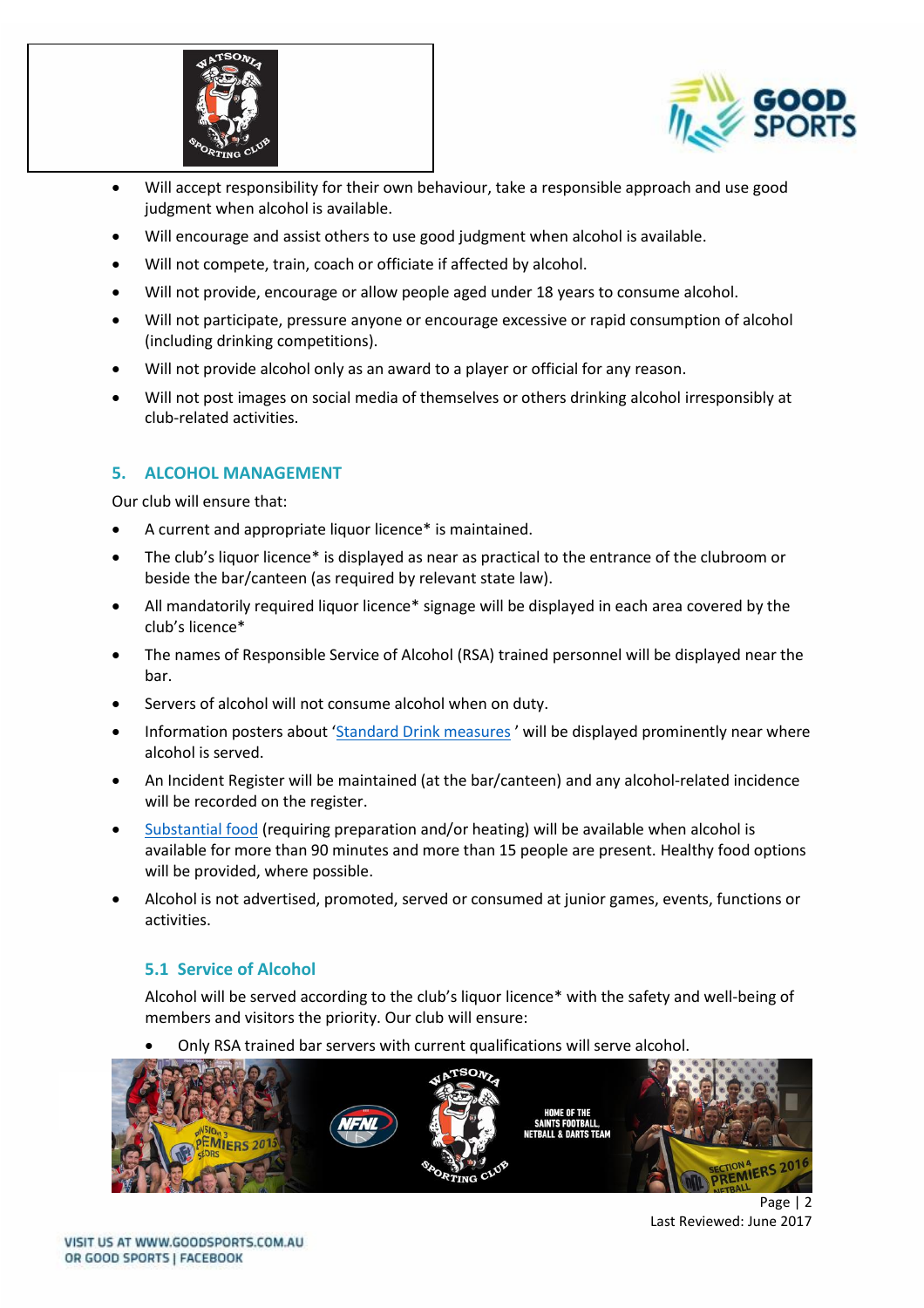



- Standard drink measures are used for non pre-packaged alcohol (e.g. drinks in glasses), where possible.
- Servers are aware of standard drink sizes and are competent in measuring standard drinks.
- The service of double measures of spirits is discouraged.
- People aged under 18 years do not serve alcohol.
- Excessive or rapid consumption of alcohol is not encouraged. This means we do not conduct happy hours, cheap drink promotions or drinking competitions.

# **5.2 Intoxicated People**

For the purposes of this policy, a person is defined as in a **state of intoxication** if his or her speech, balance, co-ordination or behaviour is noticeably affected and there are reasonable  $\pm$  result of the consumption of alcohol.

mitted to enter our club premises.

- Alcohol will not be served to any person who is or appears intoxicated.
- Servers will follow RSA training procedures when refusing service to an intoxicated person.
- If a person becomes intoxicated (and is **not** putting other people at risk with their behaviour) the person will not be served alcohol but will be provided with water and options for safe transport home from our club, where available.
- If a person becomes intoxicated (and **is** putting other people at risk due to their behaviour) the person will be asked to leave our club premises immediately and offered safe transport options, where available. Police may also be contacted to remove the person, if required.
- Any alcohol-related incident and any action taken will be recorded in our club's incident register.

# **5.3 Underage Drinking**

- Alcohol will not be served to persons aged under 18 years.
- Bar servers and committee members will ask for proof of age whenever the age of a person requesting alcohol is in doubt.
- Only photo ID's will be accepted as 'proof of age'.
- Our club will not encourage the drinking of alcohol in the club change-rooms to reduce the risk of minors being served alcohol illegally.

# **5.4 Availability of Non-Alcoholic and Low Alcohol Drinks**



Page | 3 Last Reviewed: June 2017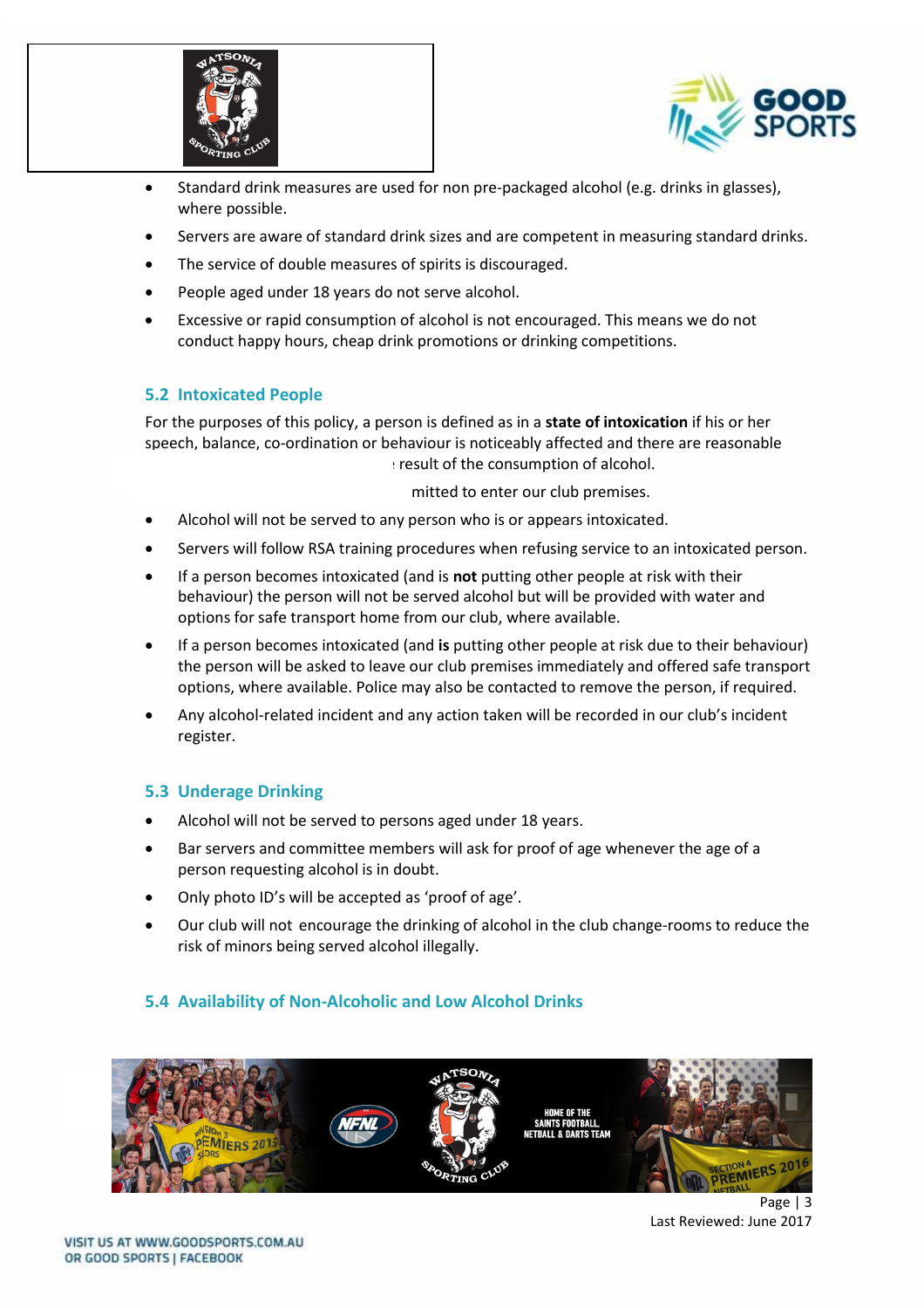



Our club recognises that not all club members may drink alcohol and alcohol is not the only revenue stream available. Our club actively encourages the sale of alternative products to that of alcohol and will ensure that:

- Water is provided free of charge (where available).
- At least four non-alcoholic drinks and one low-alcoholic drink option are always available and priced at least 10% cheaper than the cheapest full strength drink. Healthy drink options will be provided, where possible.
- Non-alcoholic drinks are clearly visible and adequate in variety and supply.



Page | 4 Last Reviewed: June 2017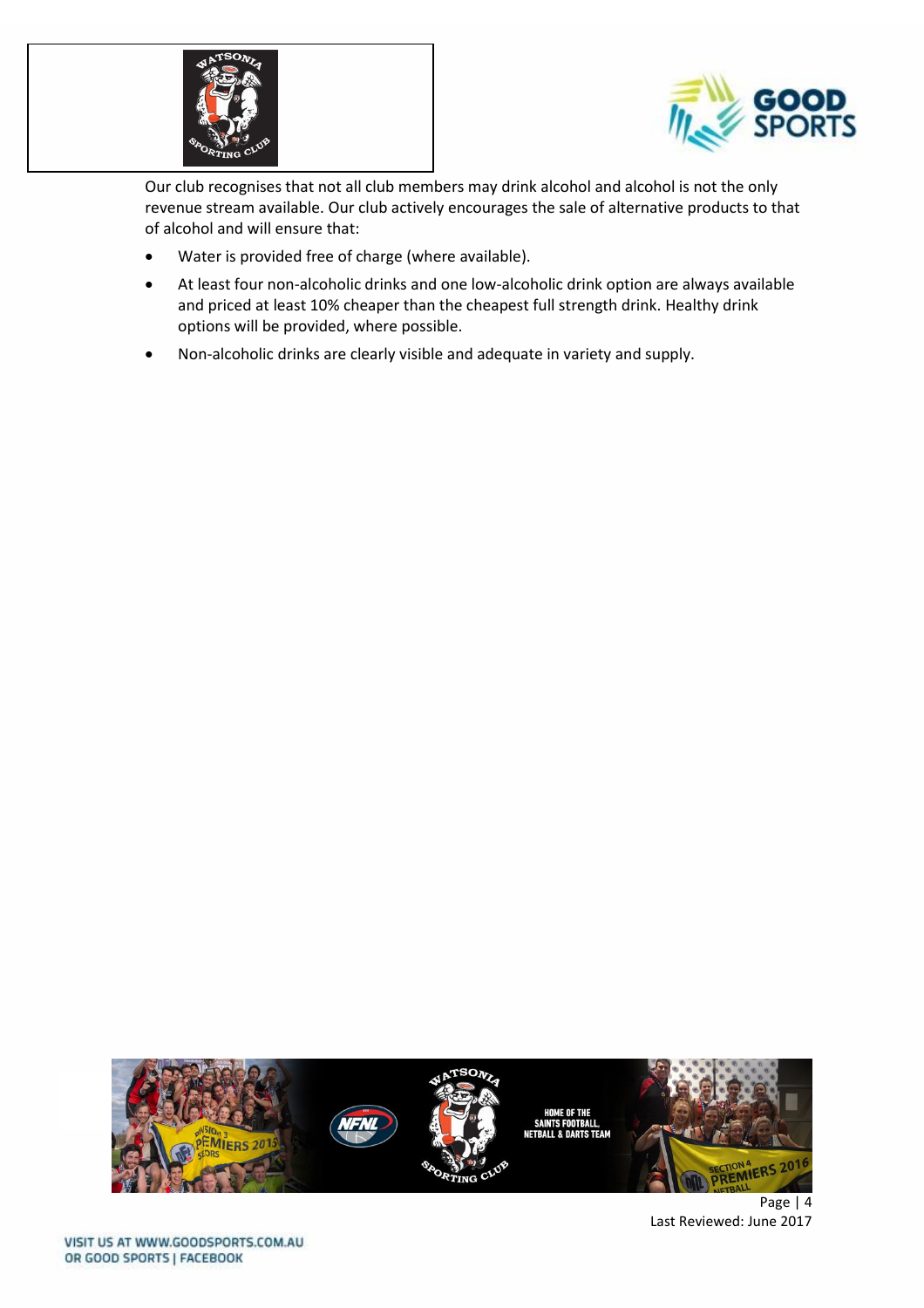



#### **6. FUNCTIONS**

Our club will encourage safe celebrations and events by:

- Not conducting functions where a minimum amount of liquor sales is required.
- Not promoting or hosting 'all you can drink' functions.
- Not providing alcohol-only drink vouchers for functions.
- **[Not including alcohol in the price of function tickets]** or **[Limiting the number of drinks included in the price of function tickets to a maximum of four, as recommended by the Australian Health and Medical Research Council.]**

Advertisements for functions will promote safe celebrations by:

- Not overemphasising the availability of alcohol or referring to the amount of alcohol available.
- Not encouraging rapid drinking or excessive drinking.
- Giving equal reference to the availability of non-alcoholic drinks.
- Displaying a clear start and finish time for the function.
- Including a safe transport message, where possible and relevant.

## **7. SAFE TRANSPORT**

Our club recognises that driving under the influence of alcohol and/or drugs is hazardous to individuals and the wider community. Accordingly, our club implements a Safe Transport Policy that is reviewed regularly in conjunction with this Alcohol Management Policy. We ask that all attendees at our functions plan their transport requirements to ensure they arrive home safely and prevent driving under the influence of alcohol.

#### **8. CLUB TRIPS**

Our club will monitor and ensure any club trips, particularly end of season player trips, strictly adhere to responsible behaviour and alcohol consumption in accordance with the principles of this policy and the values of the club.

#### **9. AWARDS/PRIZES**

Our club will avoid providing [awards](http://goodsports.com.au/resources/alternatives-alcohol-prizes/) (e.g. at end of season presentations) and fundraising prizes that have an emphasis on alcohol as a reward.

#### **10. PROMOTING THIS POLICY AND RESPONSIBLE USE OF ALCOHOL**

Our club will:



Page | 5 Last Reviewed: June 2017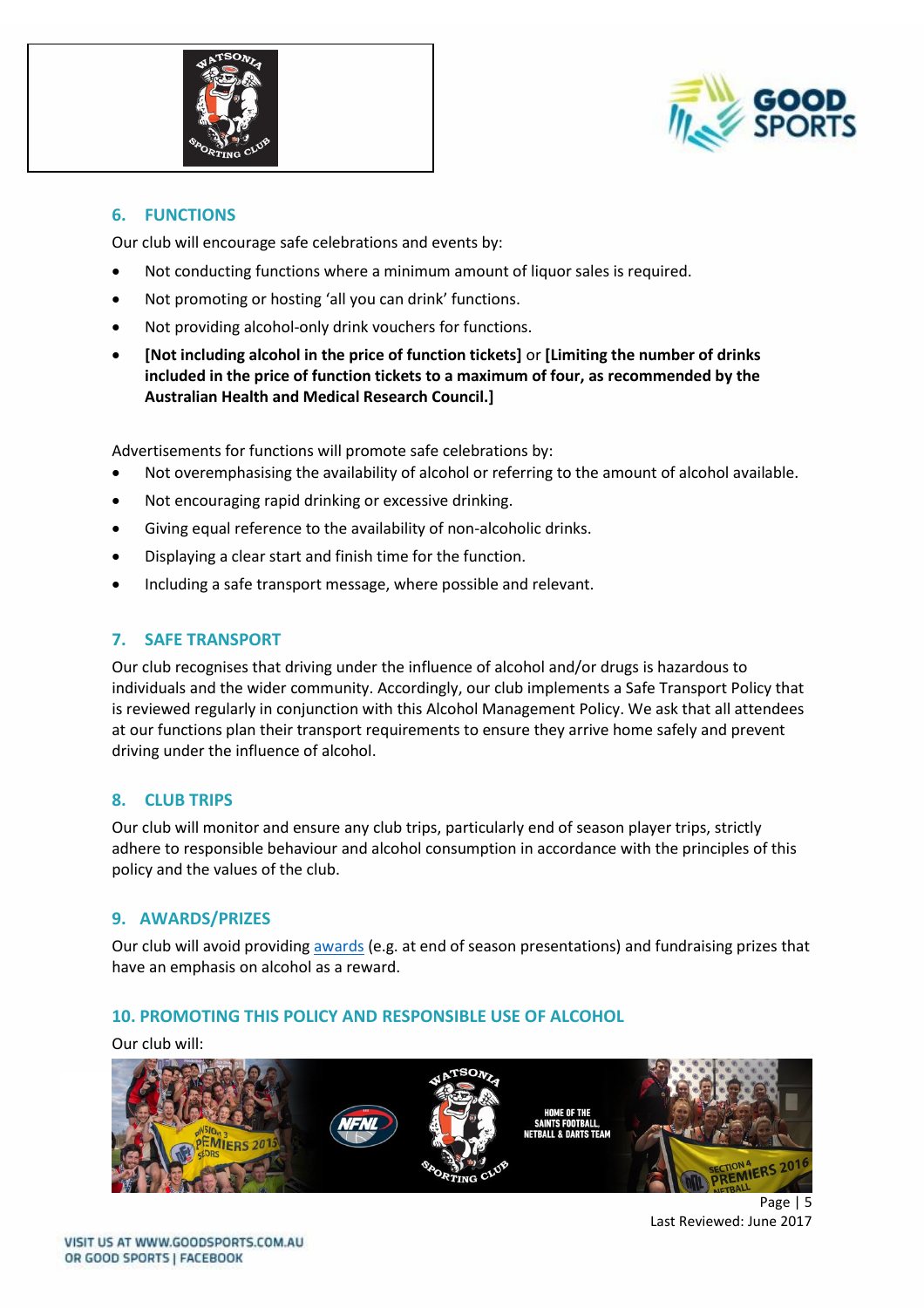



- Educate members, volunteers and visitors about our policy and the benefits of having such a policy.
- Ensure this policy is easily accessible and will promote it via [**our website, newsletters, social media, announcements during events and functions**].
- Actively demonstrate its attitude relating to the responsible use of alcohol and promote positive messages through its social media platforms.
- Pursue non-alcohol sponsorship and revenue sources.
- Actively participate in the Alcohol and Drug Foundation's *Good Sports* program with an ongoing priority to [**achieve/maintain**] the highest Good Sports accreditation.

## **11. NON-COMPLIANCE**

Club committee members will uphold this policy and any non-compliance, particularly in regard to Licencing Laws\*, will be handled according to the following process:

- Explanation of the policy to the person/people concerned, including identification of the section of policy not being complied with.
- Continued non-compliance with the policy should be handled by at least two committee members who will use their discretion as to the action taken, which may include asking the person/ people to leave the facilities or function.

#### **12. POLICY MANAGEMENT**

The presence of a [**bar manager, person who has current RSA qualifications and/or committee member**], whenever our [**bar is open/canteen/kiosk is selling alcohol**], is essential to ensure compliance with this policy and liquor licensing laws.

#### **13. POLICY REVIEW**

This policy will be reviewed annually to ensure it remains relevant to club operations and reflects both community expectations and legal requirements.

#### **SIGNATURES:**

| Signed: | Allan Hunter    | Signed: | Rod Haber       |
|---------|-----------------|---------|-----------------|
|         | Club President  |         | Club Secretary  |
| Date:   | $13th$ Feb 2019 | Date:   | $13th$ Feb 2019 |

#### Next policy review date is **13th February 2020**



Page | 6 Last Reviewed: June 2017